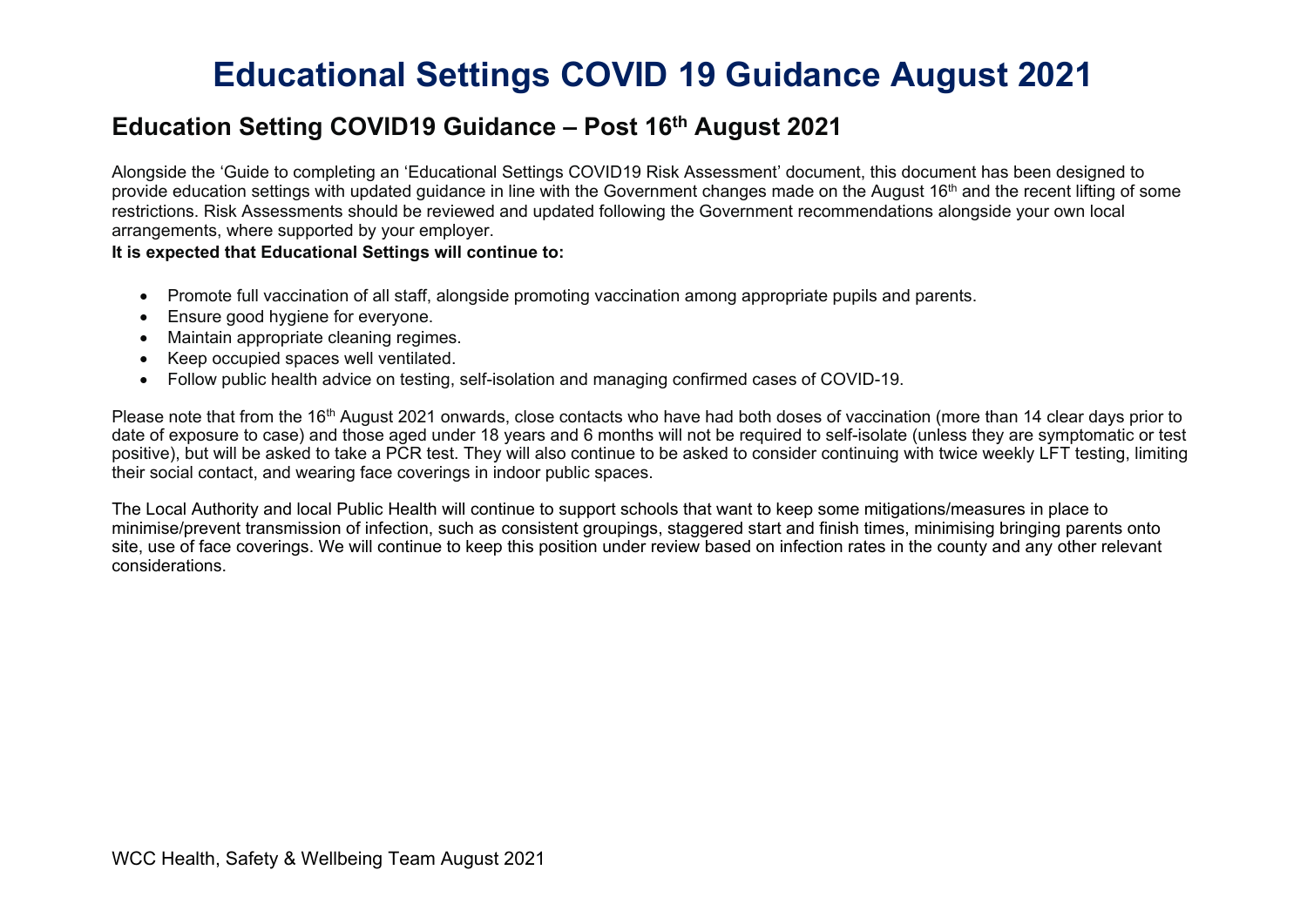### **[Educational Settings COVID19 Guidance](https://www.gov.uk/government/publications/actions-for-schools-during-the-coronavirus-outbreak/schools-covid-19-operational-guidance#risk-assessment)**

### **Mixing and 'bubbles'**

It is no longer recommend that it is necessary to keep children in consistent groups ('bubbles'). This means that bubbles will not need to be used for any summer provision (for example, summer Educational Settings) or in Educational Settings from the autumn term. You should make sure your outbreak management plans cover the possibility that in some local areas it may become necessary to reintroduce 'bubbles' for a temporary period, to reduce mixing between groups.

### **Positive Cases, testing and contact tracing**

Following the initial on-site testing, Secondary settings will continue to issue staff and pupils with LFTs for twice weekly testing. Primary settings will also issue LFTs to staff for twice weekly testing, and we will continue to encourage all primary-age pupils to continue to test on a regular basis. As there will no longer be isolation for doubly vaccinated close contacts and those under 18 years and 6 months, this will be a key mitigation to try and avoid bringing the infection into schools, and we will continue to work with schools to reinforce this with parents and the wider school community.

You should ensure that you are aware and log all pupils in the school who have tested positive for COVID-19 including dates for onset of symptoms (if relevant) and test dates, as well as any known links and exposures inside or outside of school. NHS Test and Trace should have been in contact with the positive case to ascertain some of the known close contacts and recommended any contacts to get a PCR test. We would advise that in these scenarios you also notify parents that there is a positive case, and recommend other pupils get a PCR test. If you have continued with some local measures and mitigations (such as consistent groupings or zoning) you should be able to identify potential contacts easily. If not then we would suggest as a minimum you ask all class contacts that the case may have had in their infectious period (2 clear days prior to day of symptoms onset/test - if no symptoms - through to 10 days afterwards), alongside any other close contacts the child has had (break times, lunch times, before and after school (including transport) to go for a PCR test, and continue with twice weekly LFT testing (this would be recommended in primary settings with cases also). Please note that this will not require the interrogation of seating plans but will require talking to the pupil/staff about non-class contacts. Please let the LA know about potential transport contacts.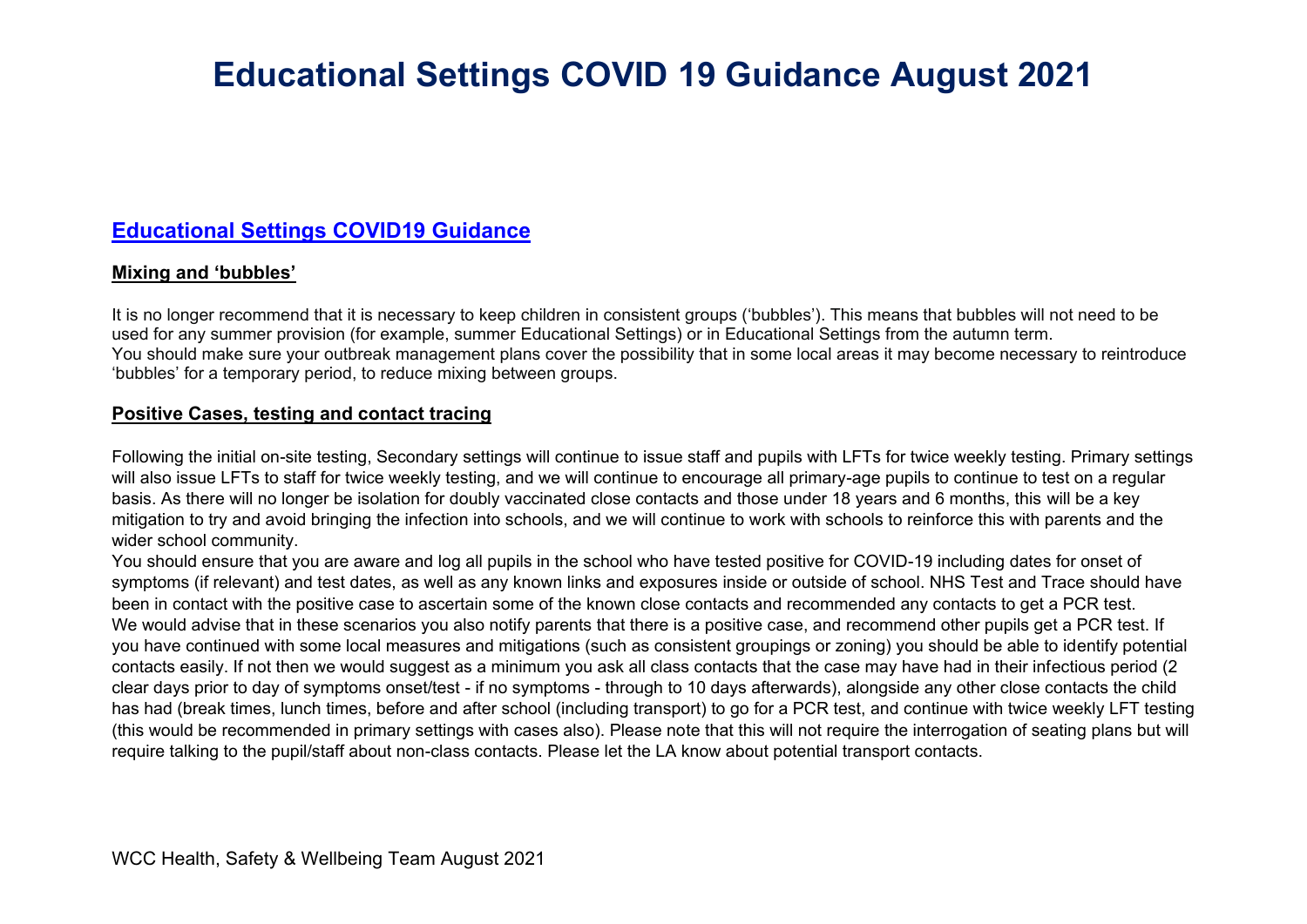If there is more than one case in the same class/group in a short time period, it may be recommended that parents/staff are notified and an additional PCR test recommended 4-7 days after that notification, alongside continuing with regular LFT tests. Further actions may also be recommended by the LA

This approach is intended to complement the work of NHS Test and Trace who will talk to cases (or their parents) directly about any close contacts they know about in the setting. It will also be important to identify staff close contacts who have not had both vaccinations more than 14 clear days prior to contact with the case, as they will need to isolate for 10 clear days after the day of last contact with the case (alongside taking a PCR test).

*Please note that the above local recommendations will be kept under review in the light of changing national/regional guidance and direction. It may be that a change is made from recommending PCR testing to LFT testing, for instance for the broad potential close contact groups identified.* 

### **Face coverings**

Face coverings are no longer advised for pupils, staff and visitors either in classrooms or in communal areas.

The government has removed the requirement to wear face coverings in law but expects and recommends that they are worn in enclosed and crowded spaces where you may come into contact with people you don't normally meet. This includes public transport and dedicated transport to Educational Setting or college.

### **Reintroduction of face coverings**

If you have an outbreak in your Educational Setting, a director of public health might advise you that face coverings should temporarily be worn in communal areas or classrooms (by pupils, staff and visitors, unless exempt). You should make sure your outbreak management plans cover this possibility. In these circumstances, transparent face coverings, which may assist communication with someone who relies on lip reading, clear sound or facial expression to communicate, can also be worn. Transparent face coverings may be effective in reducing the spread of COVID-19. However, the evidence to support this is currently very limited. Face coverings (whether transparent or cloth) should fit securely around the face to cover the nose and mouth and be made with a breathable material capable of filtering airborne particles.

The main benefit from a transparent face covering is that they can aid communication, for example enabling lip-reading or allowing for the full visibility of facial expressions, but this should be considered alongside the comfort and breathability of a face covering that contains plastic, which may mean that the face covering is less breathable than layers of cloth.

The use of face coverings may have a particular impact on those who rely on visual signals for communication.

You have a duty to make reasonable adjustments for disabled pupils to support them to access education successfully. Where appropriate, you should discuss with pupils and parents the types of reasonable adjustments that are being considered to support an individual.

No pupil or student should be denied education on the grounds of whether they are, or are not, wearing a face covering.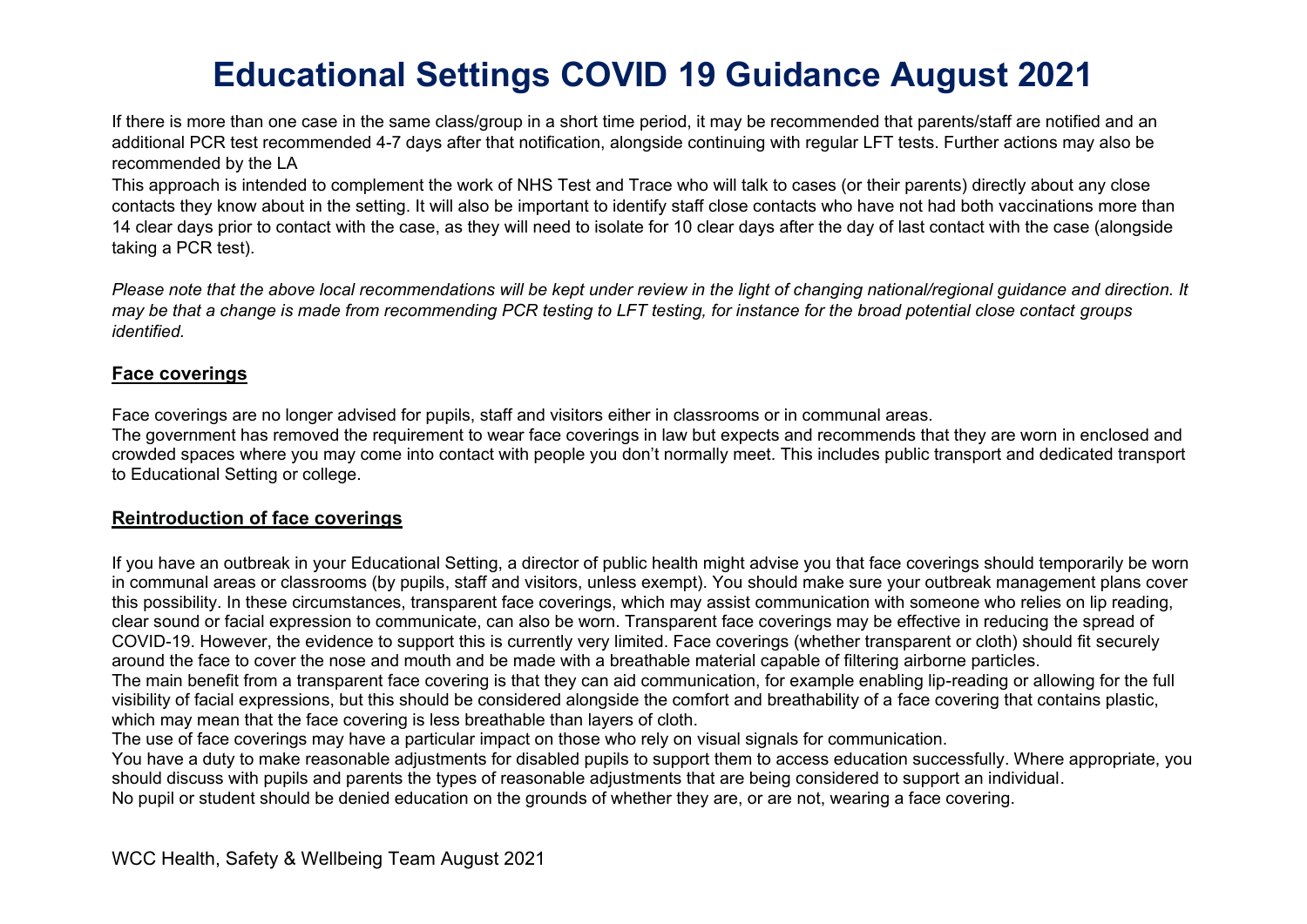### **Stepping measures up and down**

You should have your outbreak management plans that outline how you would operate if there were an outbreak in your Educational Setting or local area. Given the detrimental impact that restrictions on education can have on children and young people, any measures in Educational Settings should only ever be considered as a last resort, kept to the minimum number of Educational Settings or groups possible, and for the shortest amount of time possible. Central government may offer local areas of particular concern an enhanced response package to help limit increases in transmission. If you have several confirmed cases within 14 days, you may have an outbreak. You should call the dedicated advice service who will escalate the issue to your local health protection team where necessary and advise if any additional action is required, such as implementing elements of your outbreak management plan. You can reach them by calling the DfE helpline on 0800 046 8687 and selecting option 1 for advice on the action to take in response to a positive case.

### **Control measures**

**You should:**

- Ensure good hygiene for everyone, using signage and providing hand sanitiser or hot water and soap for regular use
- Maintain appropriate cleaning regimes, ensuring regular touch points are included within your regime
- Keep occupied spaces well ventilated, do not prop open fire doors or use desk, portable or floor standing fans.
- Follow public health advice on testing, self-isolation and managing confirmed cases of COVID-19.

### **Ensure good hygiene for everyone**

### **Hand hygiene**

Frequent and thorough hand cleaning should now be regular practice. You should continue to ensure that pupils clean their hands regularly. This can be done with soap and water or hand sanitiser.

### **Respiratory hygiene**

The 'catch it, bin it, kill it' approach continues to be very important. The [e-Bug COVID-19 website](https://e-bug.eu/eng_home.aspx?cc=eng&ss=1&t=Information%20about%20the%20Coronavirus) contains free resources for you, including materials to encourage good hand and respiratory hygiene.

### **Use of personal protective equipment (PPE)**

Most staff in Educational Settings will not require PPE beyond what they would normally need for their work. The guidance on the [use of](https://www.gov.uk/government/publications/safe-working-in-education-childcare-and-childrens-social-care) PPE in education, chil[dcare and children's social care settings](https://www.gov.uk/government/publications/safe-working-in-education-childcare-and-childrens-social-care) provides more information on the use of PPE for COVID-19.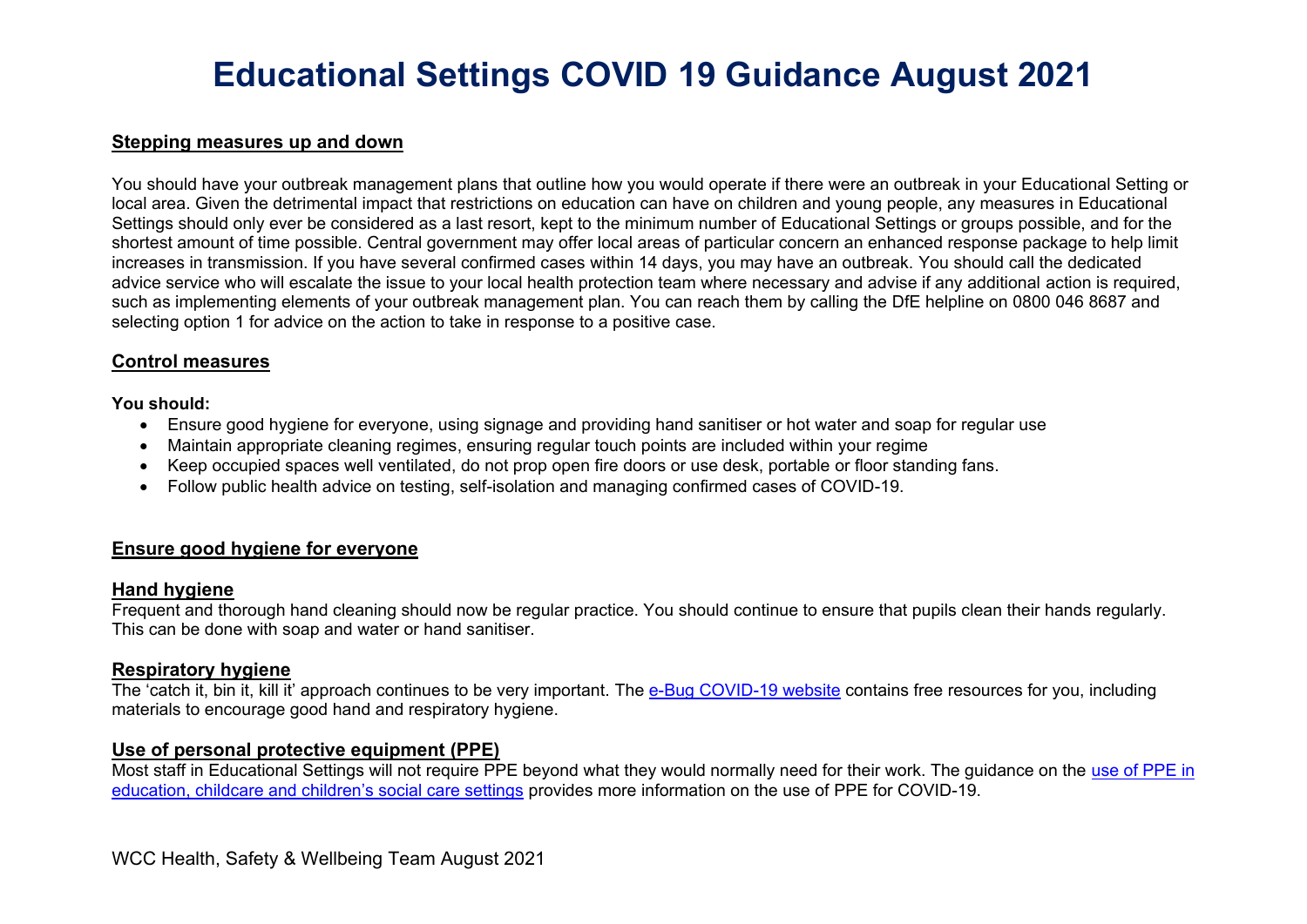### **Maintain appropriate cleaning regimes, using standard products such as detergents**

You should put in place and maintain an appropriate cleaning schedule. This should include regular cleaning of areas and equipment (for example, twice per day), with a particular focus on frequently touched surfaces. PHE has published guidance on the [cleaning of non-healthcare](https://www.gov.uk/government/publications/covid-19-decontamination-in-non-healthcare-settings)  [settings.](https://www.gov.uk/government/publications/covid-19-decontamination-in-non-healthcare-settings)

### **Keep occupied spaces well ventilated**

When your Educational Setting is in operation, it is important to ensure it is well ventilated and that a comfortable teaching environment is maintained.

You should identify any poorly ventilated spaces as part of your risk assessment and take steps to improve fresh air flow in these areas, giving particular consideration when holding events where visitors such as parents are on site, for example, Educational Setting plays.

Mechanical ventilation is a system that uses a fan to draw fresh air or extract air from a room. These should be adjusted to increase the ventilation rate wherever possible and checked to confirm that normal operation meets current guidance and that only fresh outside air is circulated.

If possible, systems should be adjusted to full fresh air or, if this is not possible, then systems should be operated as normal as long as they are within a single room and supplemented by an outdoor air supply.

Where mechanical ventilation systems exist, you should ensure that they are maintained in accordance with the manufacturers' recommendations.

Opening external windows can improve natural ventilation, and in addition, opening internal doors can also assist with creating a throughput of air. If necessary, external opening doors may also be used (if they are not fire doors and where safe to do so).

You should balance the need for increased ventilation while maintaining a comfortable temperature. The Health and Safety Executive quidance [on air conditioning and ventilation during the COVID-19 pandemic](https://www.hse.gov.uk/coronavirus/equipment-and-machinery/air-conditioning-and-ventilation/index.htm) and [CIBSE COVID-19 advice](https://www.cibse.org/coronavirus-covid-19) provides more information.

DfE is working with Public Health England, NHS Test and Trace, and the Scientific Advisory Group for Emergencies (SAGE) on a pilot project to measure CO2 levels in classrooms and exploring options to help improve ventilation in settings where needed.

### **Follow public health advice on testing, self-isolation and managing confirmed cases of COVID-19**

When an individual develops COVID-19 symptoms or has a positive test pupils, staff and other adults should follow public health advice on [when to self-isolate and what to do.](https://www.nhs.uk/conditions/coronavirus-covid-19/self-isolation-and-treatment/when-to-self-isolate-and-what-to-do/) They should not come into Educational Settings if they have symptoms, have had a positive test result or other reasons requiring them to stay at home due to the risk of them passing on COVID-19 (for example, they are required to quarantine). If anyone in your Educational Setting develops [COVID-19 symptoms,](https://www.nhs.uk/conditions/coronavirus-covid-19/symptoms/) however mild, you should send them home and they should follow public health advice.

If a pupil in a boarding Educational Setting shows symptoms, they should usually self-isolate in their residential setting so that their usual support can continue, others may then benefit from self-isolating in their family home.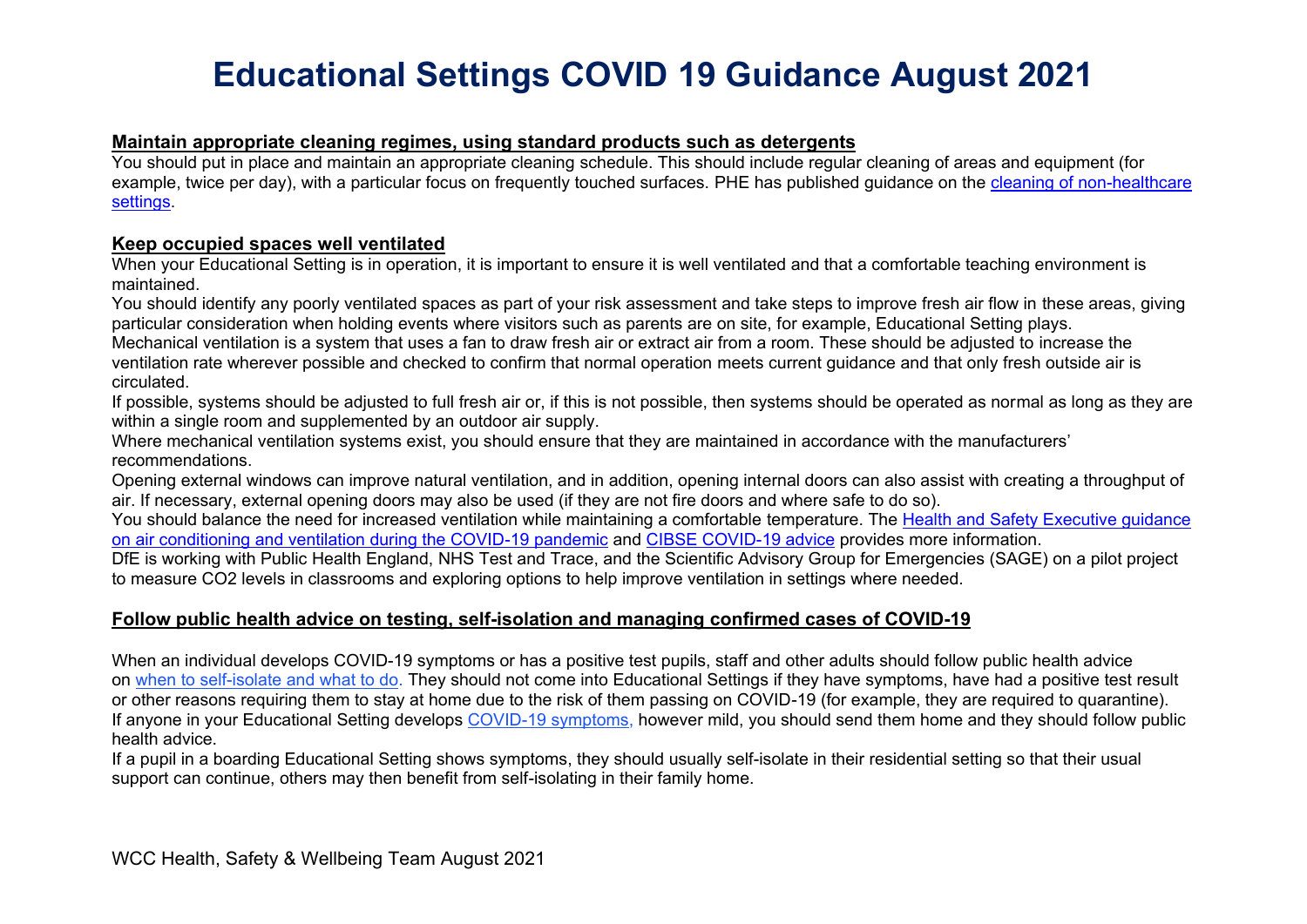For everyone with symptoms, they should avoid using public transport and, wherever possible, be collected by a member of their family or household.

If a pupil is awaiting collection, they should be left in a room on their own if possible and safe to do so. A window should be opened for fresh air ventilation if possible. Appropriate PPE should also be used if close contact is necessary. Further information on this can be found in the use of PPE in education, childcare and children's social care settings guidance. Any rooms they use should be cleaned after they have left. The household (including any siblings) should follow the PHE stay at home guidance for households with possible or confirmed coronavirus (COVID-19) infection.

### **Asymptomatic testing**

Testing remains important in reducing the risk of transmission of infection within Educational Settings. That is why, whilst some measures are relaxed, others will remain, and if necessary, in response to the latest epidemiological data, we all need to be prepared to step measures up or down in future depending on local circumstances.

Over the summer, staff and secondary pupils should continue to test regularly if they are attending settings that remain open, such as summer Educational Settings. Educational Settings will only provide tests for twice weekly asymptomatic testing for pupils and staff over the summer period if they are attending an Educational Setting. However, testing will still be widely available over the summer and kits can be collected either from your local pharmacy or ordered online.

As pupils will potentially mix with lots of other people during the summer holidays, all secondary Educational Setting pupils should receive 2 onsite lateral flow device tests, 3 to 5 days apart, on their return in the autumn term.

Settings may commence testing from 3 working days before the start of term and can stagger return of pupils across the first week to manage this. Pupils should then continue to test twice weekly at home until the end of September, when this will be reviewed.

Staff should undertake twice weekly home tests whenever they are on site until the end of September, when this will also be reviewed. Secondary Educational Settings should also retain a small asymptomatic testing site (ATS) on-site until further notice so they can offer testing to pupils who are unable to test themselves at home.

There is no need for primary age pupils (those in year 6 and below) to test over the summer period. They will be offered the 2 tests at an ATS at the beginning of the autumn term when they start at their secondary Educational Setting as a new year 7. Educational Settings may choose, however, to start testing year 6 pupils earlier, including in summer Educational Settings, depending on their local circumstances.

### **Confirmatory PCR tests**

Staff and pupils with a positive LFT test result should self-isolate in line with the stay at home guidance for households with possible or confirmed coronavirus (COVID-19) infection. They will also need to get a free PCR test to check if they have COVID-19. Whilst awaiting the PCR result, the individual should continue to self-isolate.

If the PCR test is taken within 2 days of the positive lateral flow test, and is negative, it overrides the self-test LFD test and the pupil can return to the Educational Setting, as long as the individual doesn't have COVID-19 symptoms.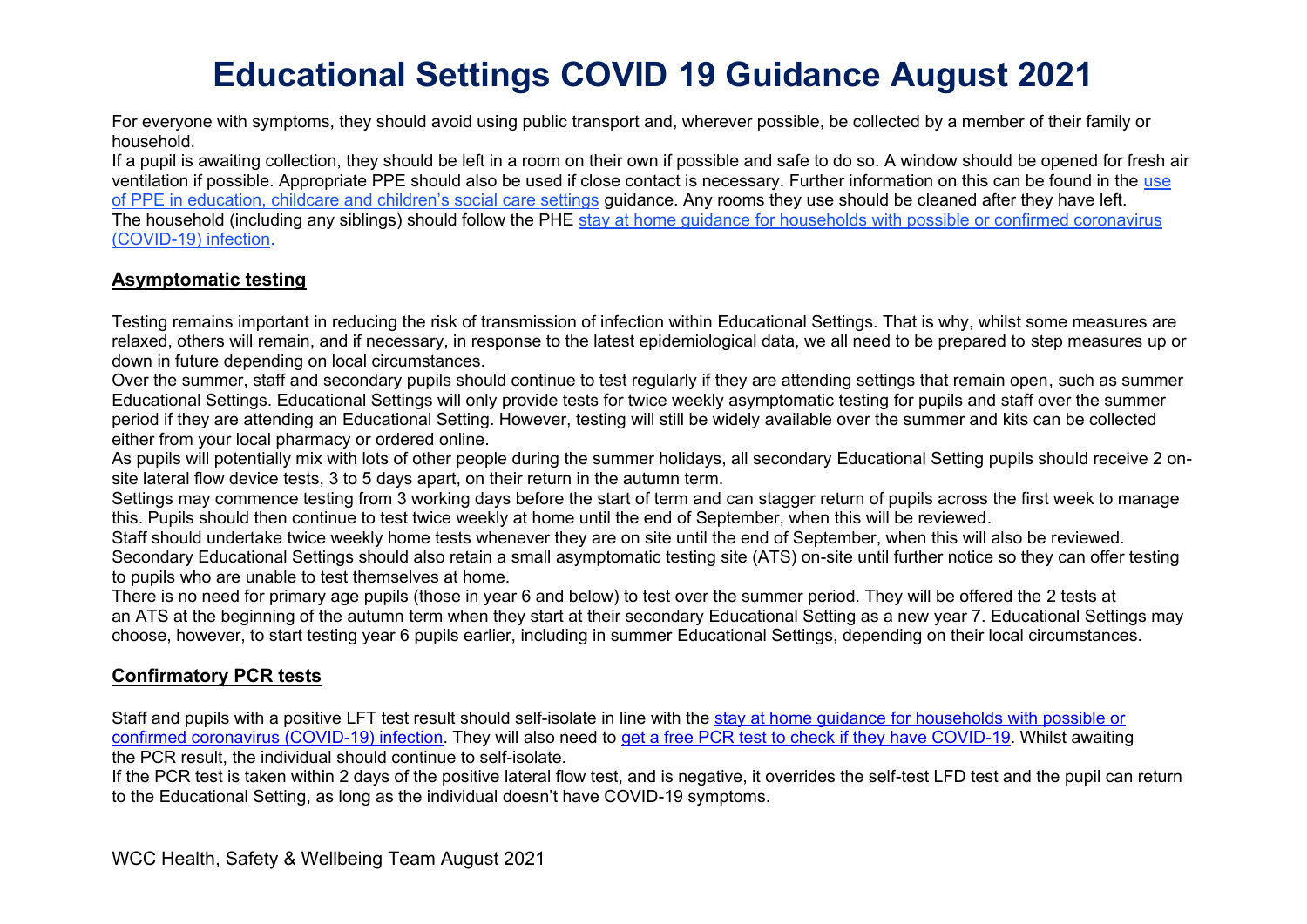Additional information on PCR test kits for Educational Settings and further education providers is available.

### **Other considerations**

All clinically extremely vulnerable (CEV) children and young people should attend their education setting unless they are one of the very small number of children and young people under paediatric or other specialist care who have been advised by their clinician or other specialist not to attend. Further information is available in the guidance on supporting pupils at Educational Setting with medical conditions. You should ensure that key contractors are aware of the Educational Setting's control measures and ways of working.

### **Admitting children into Educational Settings**

In most cases, parents and carers will agree that a pupil with symptoms should not attend the Educational Setting, given the potential risk to others. If a parent or carer insists on a pupil attending your Educational Setting, you can take the decision to refuse the pupil if, in your reasonable judgement, it is necessary to protect other pupils and staff from possible infection with COVID-19. Your decision would need to be carefully considered, considering all the circumstances and current public health advice.

### **Attendance restrictions**

The degree of restrictions applicable to Educational Settings should form part of your Outbreak management plan. As a general rule attendance is mandatory for all pupils of compulsory Educational Setting age and it is a priority to ensure that as many children as possible regularly attend their Educational Settings. Where a child is required to self-isolate or quarantine because of COVID-19 in accordance with relevant legislation or guidance published by PHE or the DHSC they should be recorded as code X (not attending in circumstances related to coronavirus). Where they are unable to attend because they have a confirmed case of COVID-19 they should be recorded as code I (illness). For pupils abroad who are unable to return, code X is unlikely to apply. In some specific cases, code Y (unable to attend due to exceptional circumstances) will apply. Further guidance about the use of codes is provided in the Educational Setting attendance guidance.

### **Travel and quarantine**

Where pupils travel from abroad to attend a boarding Educational Setting, you will need to explain the rules to pupils and their parents before they travel to the UK. All pupils travelling to England must adhere to travel legislation, details of which are set out in government travel advice. Additional guidance has been issued on the quarantine arrangements for boarding Educational Setting pupils travelling from red-list countries to attend a boarding Educational Setting in England.

Parents travelling abroad should bear in mind the impact on their child's education which may result from any requirement to quarantine or isolate upon return.